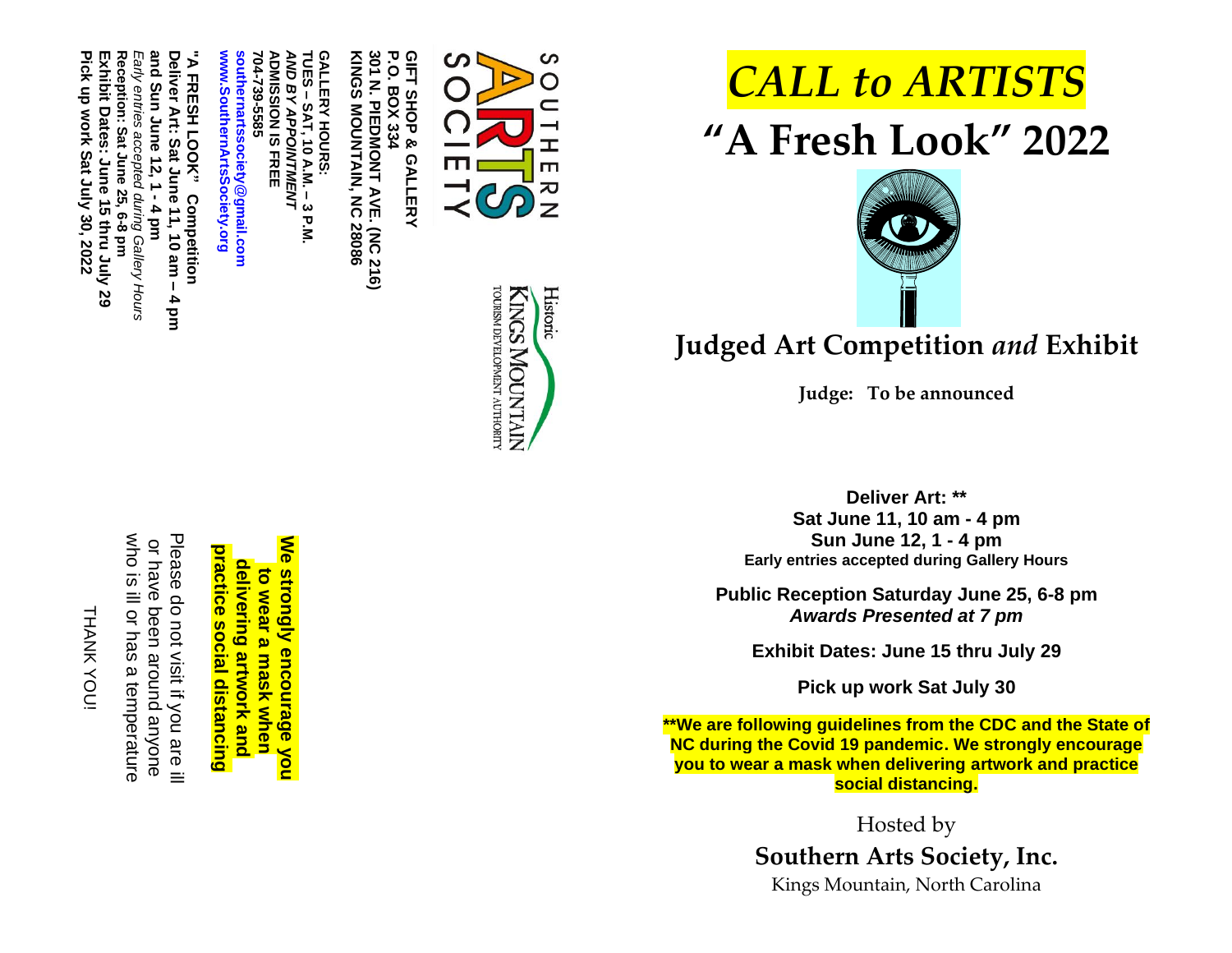## *"A FRESH LOOK"* **Judged Art Competition and Exhibit 2022**

Show us your most recent works taking a fresh look at the world around you, from real life to your wildest imagination. There is no theme.

**ELIGIBILITY:** All work **Must be Your Original Creation (not from any copyrighted source), not previously exhibited in a judged show at SASi,**  and completed within the last three years. *Artwork must remain the duration of the exhibit.* **This is a judged exhibit**. **All entries will be displayed** unless they do not meet the specifications below. Work requiring special installation or that is inadequately prepared may be declined.

**FEE:** (non-refundable) \$20 members, \$25 non-members, for two entries. Additional entries \$5 each for members, \$10 each for non-members (5 total). **SALES and PRICING: SASi will retain 30% Commission from all sales by Members, and 40% from all sales by Non-members**. Artists will be paid for work sold following the close of exhibition (after Aug. 1st). Work may be listed not for sale (NFS). SASi encourages all entries to be for sale.

**SPECIFICATIONS:** Painting (oil, watercolor, acrylic, pastel), drawing, sculpture, printmaking, photography, mixed media, fiber, and fine crafts are eligible. **Two-dimensional work** is restricted to 48" by 48" including frame. Watercolors, pastels, photographs, prints and drawings must be protected by glass or Plexiglas. All work must be properly framed, or gallery wrapped canvas and wired to hang. Mats should be clean and neutral. **Fiber art** must be ready to hang, with rod supplied by the artist. **Three**-**dimensional** work is limited to 2'x2' of floor space, less than 6' tall and weigh less than 50 lbs. **Three-D** work must sit solidly on a flat surface or be properly mounted for hanging. **The following will NOT be accepted:** wet paint, giclee's, photocopies or computer-generated art. **NO** clip frames, saw-tooth hangers, cardboard, string, or tape. **NO** side staples on canvas.

*Larger work may be accepted depending on gallery space.*

**LIABILITY: SASi** accepts no responsibility for any loss or damage of artwork. Concerned artists should provide their own insurance coverage. **SASi** reserves the right to decline any works that do not meet our standards or specifications and to withdraw any work from the exhibition at its discretion. **SASi** reserves the right to photograph, video, and reproduce any entry submitted for educational, marketing, or publicity purposes. Entry in the exhibition constitutes agreement by the artist with all conditions set forth in this prospectus.

**JUDGE:** to be announced **AWARDS:** First Place - \$250 Second Place - \$150 Third Place - \$75 Merit Award(s) - \$50 each **SCHEDULE: Deliver Art: Sat June 11, 10 am – 4 pm, and Sun June 12, 1 - 4 pm. Early entries accepted during gallery hours. Public Reception Sat June 25th from 6-8 pm**  *Awards presented at 7 pm* **Exhibit Dates: June 15 thru July 29 PICK UP OF ART: Sat July 30, 10 am – 4 pm** Artwork **must** be picked up on the scheduled date. **Artwork left beyond 30 days will become property of SASi. GALLERY HOURS:** TUES–SAT, 10 AM – 3 PM **INFORMATION:** Ph 704.739.5585 Email [southernartssociety@gmail.com](mailto:southernartssociety@gmail.com)

| Inventory Card: FRESH LOOK 2022 SASi member: Y N                                                                      |  |                                   |  |  |  |  |
|-----------------------------------------------------------------------------------------------------------------------|--|-----------------------------------|--|--|--|--|
| Artist name                                                                                                           |  |                                   |  |  |  |  |
|                                                                                                                       |  |                                   |  |  |  |  |
|                                                                                                                       |  |                                   |  |  |  |  |
|                                                                                                                       |  |                                   |  |  |  |  |
| Email                                                                                                                 |  |                                   |  |  |  |  |
| I have read, understand, and agree with all terms and requirements as<br>stated in the prospectus                     |  |                                   |  |  |  |  |
|                                                                                                                       |  |                                   |  |  |  |  |
|                                                                                                                       |  | <b>Entry # filled out by SASi</b> |  |  |  |  |
|                                                                                                                       |  |                                   |  |  |  |  |
|                                                                                                                       |  |                                   |  |  |  |  |
|                                                                                                                       |  |                                   |  |  |  |  |
|                                                                                                                       |  |                                   |  |  |  |  |
|                                                                                                                       |  |                                   |  |  |  |  |
|                                                                                                                       |  |                                   |  |  |  |  |
|                                                                                                                       |  |                                   |  |  |  |  |
|                                                                                                                       |  |                                   |  |  |  |  |
|                                                                                                                       |  |                                   |  |  |  |  |
|                                                                                                                       |  |                                   |  |  |  |  |
| Entry Fee total:_______________ Paid by: cash check cc<br><b>LABELS for back of work available online or at SASi.</b> |  |                                   |  |  |  |  |
|                                                                                                                       |  |                                   |  |  |  |  |